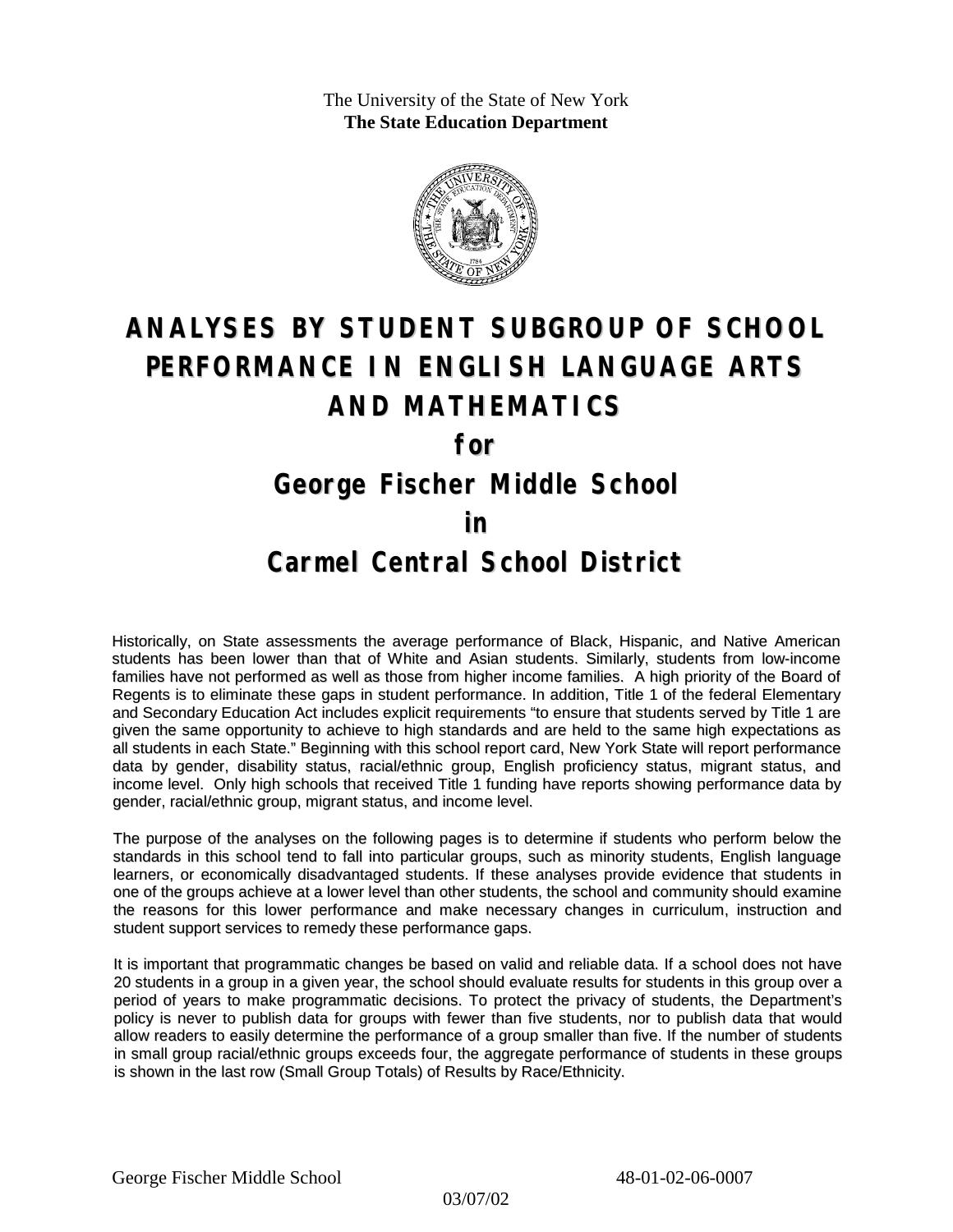# **Middle-Level English Language Arts**

A description of the performance levels and summary results for all general-education students and all students with disabilities can be found in the *Overview* of the New York State Report Card.

| <b>Student Subgroup</b>               | <b>Counts of Students</b> |                |                             |                |                |                |                |              | <b>Percentages</b><br>of Tested |              |  |
|---------------------------------------|---------------------------|----------------|-----------------------------|----------------|----------------|----------------|----------------|--------------|---------------------------------|--------------|--|
|                                       | <b>Not Tested</b>         |                |                             | <b>Tested</b>  |                |                |                |              | <b>Students</b>                 |              |  |
|                                       | <b>ALT</b>                | <b>ELL</b>     | No<br>Valid<br><b>Score</b> | Level<br>1     | Level<br>2     | Level<br>3     | Level<br>4     | Total        | Level<br>$2 - 4$                | Level<br>3-4 |  |
| Results by Race/Ethnicity             |                           |                |                             |                |                |                |                |              |                                 |              |  |
| American Indian/Alaskan<br>Native     | $\mathbf 0$               | 0              | $\pmb{0}$                   | $\mathbf 0$    | 0              | 0              | 0              | 0            | 0%                              | 0%           |  |
| <b>Black</b>                          | 0                         | 0              | $\pmb{0}$                   | $\mathbf 0$    | 8              | $\mathbf{1}$   | $\mathbf 0$    | 9            | 100%                            | 11%          |  |
| Hispanic                              | 0                         | 0              | $\mathbf{1}$                | 5              | 11             | 6              | 3              | 25           | 80%                             | 36%          |  |
| Asian or Pacific Islander             | $\mathbf{1}$              | 2              | $\pmb{0}$                   | $\mathbf 0$    | $\overline{2}$ | $\overline{2}$ | $\overline{2}$ | 6            | 100%                            | 67%          |  |
| White                                 | 5                         | 0              | 9                           | 5              | 95             | 153            | 77             | 330          | 98%                             | 70%          |  |
| Total                                 | 6                         | $\overline{2}$ | 10                          | 10             | 116            | 162            | 82             | 370          | 97%                             | 66%          |  |
| Small Group Totals (s)                | 0                         | 0              | $\mathbf 0$                 | $\mathbf 0$    | $\mathbf 0$    | $\pmb{0}$      | $\pmb{0}$      | 0            | 0%                              | 0%           |  |
| Results by Gender                     |                           |                |                             |                |                |                |                |              |                                 |              |  |
| Female                                | $\overline{c}$            | 0              | 6                           | 3              | 43             | 88             | 51             | 185          | 98%                             | 75%          |  |
| Male                                  | $\overline{4}$            | $\overline{2}$ | $\overline{4}$              | $\overline{7}$ | 73             | 74             | 31             | 185          | 96%                             | 57%          |  |
| Total                                 | 6                         | $\overline{2}$ | 10                          | 10             | 116            | 162            | 82             | 370          | 97%                             | 66%          |  |
| Results by English Proficiency Status |                           |                |                             |                |                |                |                |              |                                 |              |  |
| <b>English Proficient</b>             | 5                         | 0              | 10                          | s              | s              | s              | s              | 369          | s                               | s            |  |
| <b>Limited English Proficient</b>     | $\mathbf{1}$              | $\overline{2}$ | $\pmb{0}$                   | s              | s              | $\mathbf s$    | s              | $\mathbf{1}$ | s                               | s            |  |
| Total                                 | 6                         | $\overline{2}$ | 10                          | 10             | 116            | 162            | 82             | 370          | 97%                             | 66%          |  |
| Results by Income Level               |                           |                |                             |                |                |                |                |              |                                 |              |  |
| Economically<br>Disadvantaged         | $\mathbf 0$               | 0              | 2                           | 4              | 8              | 13             | $\overline{2}$ | 27           | 85%                             | 56%          |  |
| Not Disadvantaged                     | 6                         | $\overline{2}$ | 8                           | 6              | 108            | 149            | 80             | 343          | 98%                             | 67%          |  |
| Total                                 | 6                         | $\overline{2}$ | 10                          | 10             | 116            | 162            | 82             | 370          | 97%                             | 66%          |  |
| Results by Migrant Status             |                           |                |                             |                |                |                |                |              |                                 |              |  |
| <b>Migrant Family</b>                 | $\pmb{0}$                 | 0              | $\mathbf 0$                 | $\mathbf 0$    | $\mathbf 0$    | $\mathbf 0$    | 0              | $\mathbf 0$  | 0%                              | 0%           |  |
| Not Migrant Family                    | 6                         | 2              | 10                          | 10             | 116            | 162            | 82             | 370          | 97%                             | 66%          |  |
| Total                                 | 6                         | 2              | 10                          | 10             | 116            | 162            | 82             | 370          | 97%                             | 66%          |  |

**Note. ALT** designates severely disabled students eligible for the New York State Alternate Assessment; **ELL** designates English language learners eligible for an alternative assessment of proficiency in reading English; and **No Valid Score** designates students who did not receive a valid test score because of absence from all or part of the test or because the test was administered under nonstandard conditions.